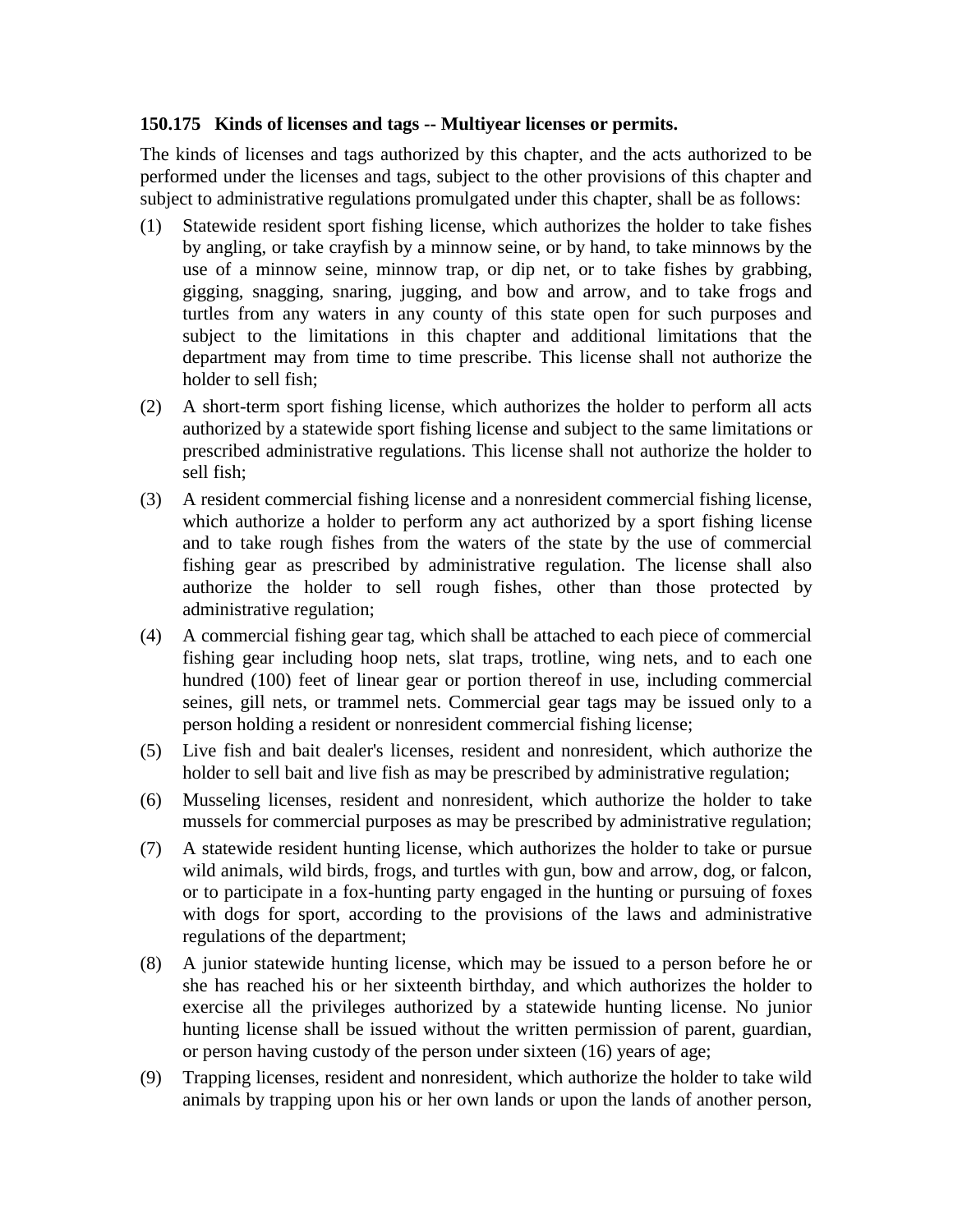if the holder of the license has first obtained oral or written consent as provided in KRS 150.092 and administrative regulation;

- (10) A taxidermist license, which authorizes the holder to engage in the act of preparing, stuffing, and mounting the skins of wildlife;
- (11) A commercial guide's license, which authorizes the holder to guide hunting and fishing parties according to the provisions of the laws and administrative regulations of the department;
- (12) Fur buyer's licenses, resident and nonresident, which authorize the holder to buy raw furs from licensed trappers and hunters and to sell raw furs so purchased. Applicants for the license shall state the number of premises to be used and shall display at each a copy of the license as furnished by the department, except that the commissioner may limit the number of copies furnished and may revoke the license for violation;
- (13) A fur processor's license, which may be issued only to a resident, a partnership, firm, or corporation of this state and which authorizes the holder to buy raw furs when in legal possession for processing, manufacture, or retention in cold storage or for resale;
- (14) A nonresident sport fishing license, which authorizes the holder to perform any act authorized by a resident statewide sport fishing license. This license shall not authorize the holder to sell fish;
- (15) A nonresident annual hunting license, which authorizes the holder to perform any act authorized by a resident statewide hunting license;
- (16) Shoot-to-retrieve field trial permits, four (4) day and single day, which authorize a permit holder to conduct a shoot-to-retrieve field trial on private or governmentowned lands. With a four (4) day permit, all participants, whether residents or nonresidents, shall not be required to possess any other license to participate in the permitted field trial, and the permit shall expire four (4) days after the date on which the field trial began. With the single day permit, the permit is valid for one (1) day and all participants shall have a valid resident or nonresident annual Kentucky hunting license. A permit is not required to conduct a shoot-to-retrieve field trial on a licensed shooting preserve; however, all participants that take or attempt to take game shall have in their possession a resident or nonresident annual Kentucky hunting license;
- (17) Game permits and junior game permits, which, in combination with a valid statewide hunting license or a valid junior statewide hunting license, authorize the holder to take or pursue the specified game species in any designated open area of this state, during the open season and according to the provisions of the laws and administrative regulations governing the hunting;
- (18) A combination hunting and fishing license, which authorizes only resident holders to perform all acts valid under either a sport fishing or hunting license;
- (19) A trout permit, which in combination with a valid statewide fishing license, authorizes the holder to take trout by angling or as may be prescribed by administrative regulation;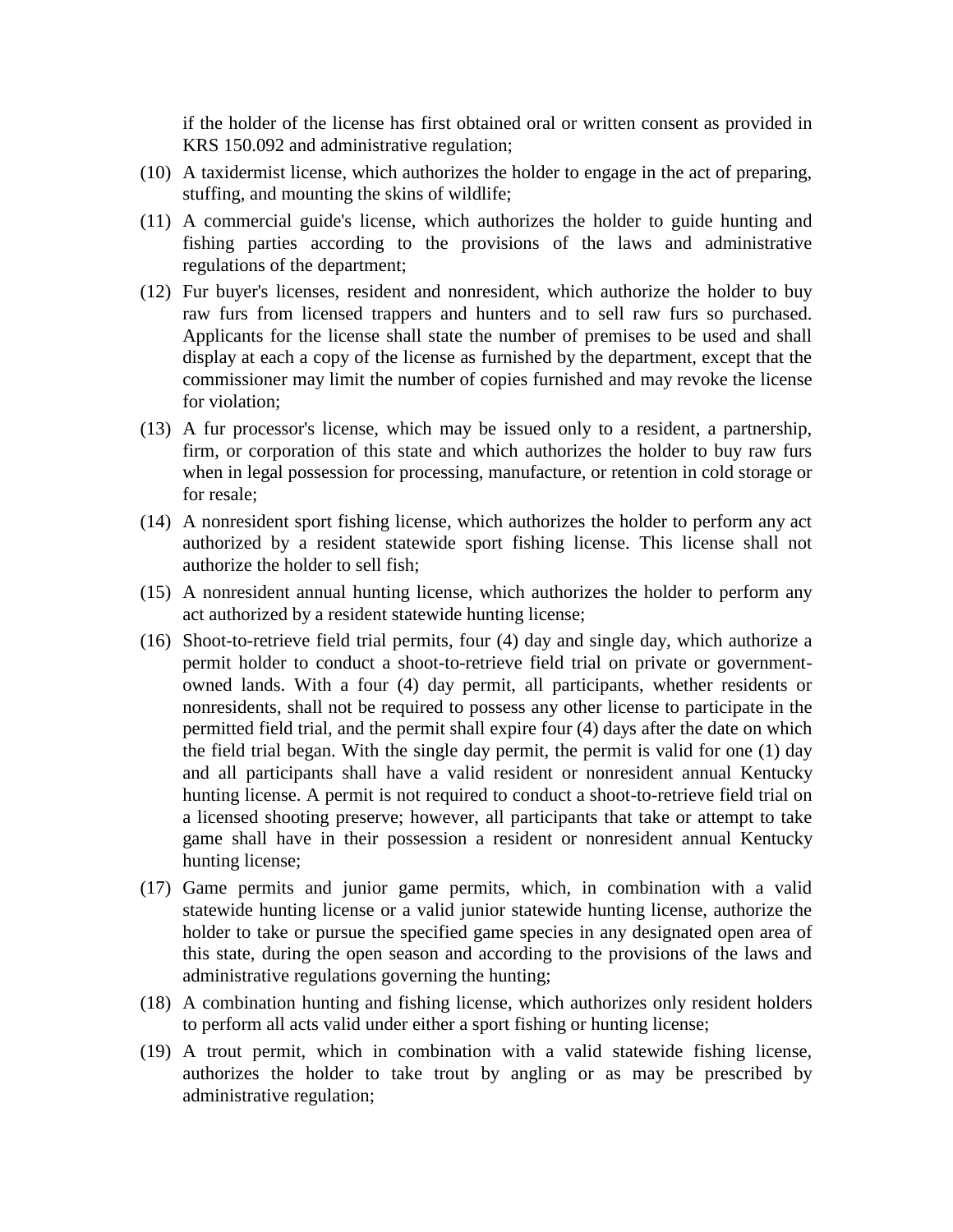- (20) A commercial waterfowl permit, which authorizes the holder to establish and operate a commercial waterfowl hunting preserve;
- (21) A short-term hunting license, which authorizes the holder to perform all acts authorized by a statewide hunting license according to the provisions of the laws and administrative regulations of the department;
- (22) A joint statewide resident sport fishing license issued to a husband and wife which authorizes them to take fish as provided in subsection (1) of this section. The license fee for this joint license shall be ten percent (10%) less than the license fee set by the commission for two (2) statewide resident sport fishing licenses;
- (23) A Kentucky migratory bird permit, which in combination with a valid statewide hunting license and compliance with applicable federal law, authorizes the holder to take or pursue waterfowl and migratory shore or upland game birds;
- (24) A pay lake license which authorizes the holder to operate privately owned impounded waters for fishing purposes for which a fee is charged;
- (25) A senior combination hunting and fishing license, which authorizes the holder to perform all acts valid under a sport fishing license, a sport hunting license, or a state permit to take deer, turkey, trout, waterfowl, or migratory shore or upland game birds, and which shall be available to a Kentucky resident who is sixty-five (65) years of age or older.

The senior combination license shall not be valid unless the holder carries proof of residency and proof of age, as the department may require by administrative regulation, on his or her person while performing an act authorized by the license;

- (26) A senior lifetime combination hunting and fishing license, which remains valid until the death of the holder and authorizes the holder to perform all acts valid under a sport fishing license, a sport hunting license, and a state permit to take deer, turkey, trout, waterfowl, and migratory shore and upland game birds, and which shall be available to a Kentucky resident who is sixty-five (65) years of age or older;
- (27) A disabled combination hunting and fishing license, which authorizes the holder to perform all acts valid under a sport fishing license, a sport hunting license, and a state permit to take deer, turkey, trout, waterfowl, and migratory shore and upland game birds, and which shall be available to a Kentucky resident who is:
	- (a) An American veteran at least fifty percent (50%) disabled as a result of a service-connected disability; or
	- (b) Declared permanently and totally disabled by the federal Social Security Administration, the United States Office of Personnel Management, the Kentucky Teachers' Retirement System, the Department of Workers' Claims or its equivalent from another state, or the United States Railroad Retirement Board.

The disabled combination license shall not be valid unless the holder carries proof of residency and proof of disability, as the department may require by administrative regulation, on his or her person while performing an act authorized by the license;

(28) A sportsman's license for residents that includes an annual hunting and fishing